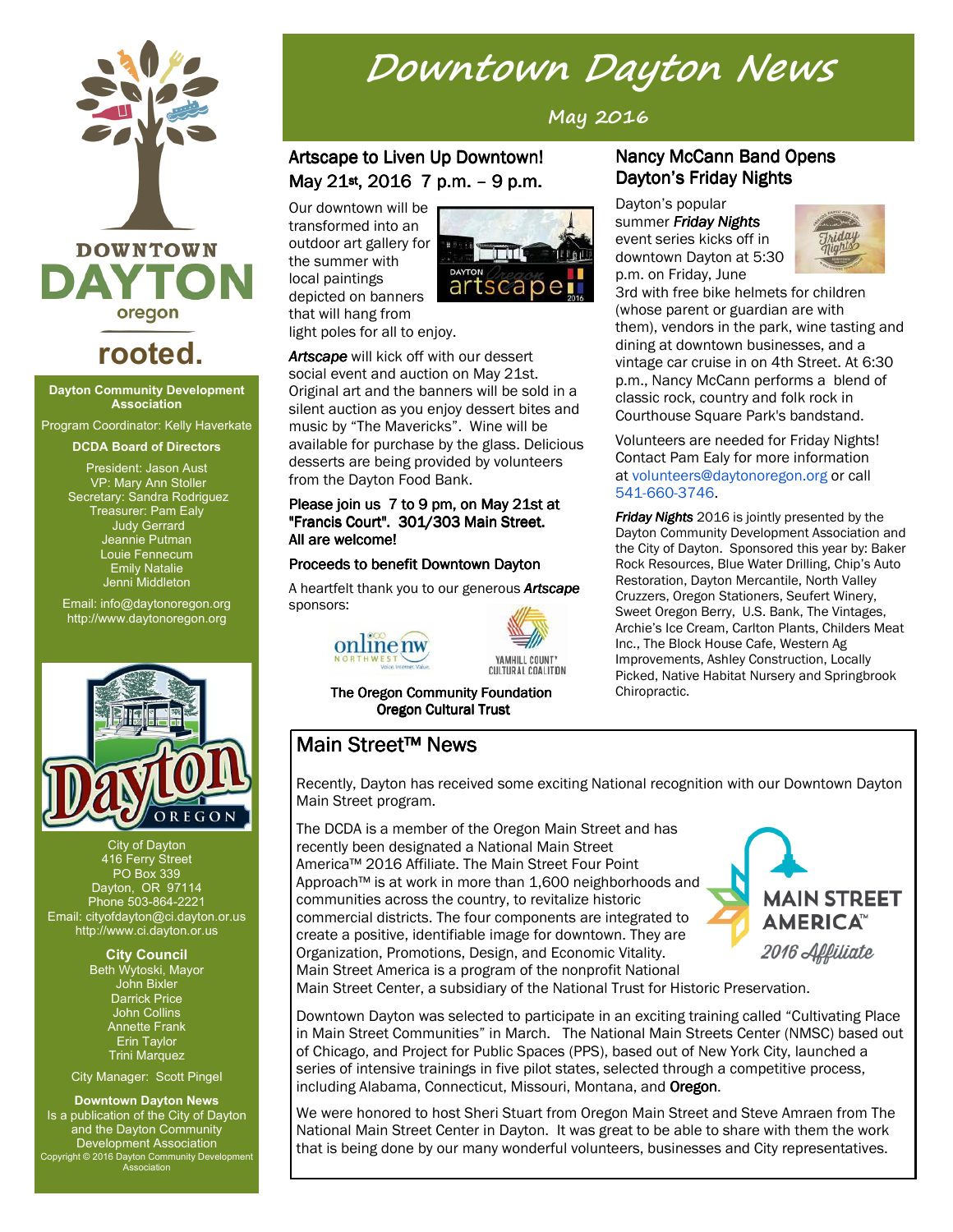# **Dayton Community News**

#### **Innovate Dayton**

The Dayton School District, in partnership with Innovate Oregon, has launched Innovate Dayton, an initiative to create new learning opportunities in Dayton that provide students with the skills and mindsets of innovation required for a new digital economy. At the core of this learning experience is the creation of an i3 Center at the school, a multidimensional makerspace built around an ideation lab.



"We are re-imagining education here in Dayton", said Jami Fluke, Principal of Dayton Junior High and High School. "We are developing a new concept called an agile learning model, based on industry best practices, that is inspiring our students and creating opportunities for them to eventually launch new businesses here in Dayton."

To help fulfill this promise, the school district has developed a strategic relationship with OnlineNW, a local Internet service provider. In this agreement, OnlineNW has committed to build a fast, fiber optic Internet network for all homes and business in Dayton, making Dayton one of only a handful of cities in the country that can be called a "gigabit city". This agreement includes a revenue sharing plan that will potentially provide a significant financial contribution each month back to the school to help support the school's new i3 Center.

"This revenue-sharing agreement is the first of its kind in the country", said Kathy Tate, CEO of OnlineNW. "We recognize that, as a company, we need to invest in our future, and our future is our students. This agreement makes sense for us, not only in the long term, but in the short term as well. We, as many companies in our area, want to hire motivated, creative problem solvers. This learning environment in Dayton will provide that training. We have already hired our first Dayton student."

The vision of Innovate Dayton promises to transform our local community and is already inspiring other cities in our state.

"This is a community effort", said Jami Fluke. "It will take all of us, our students, parents, and business community, to make it happen."

Learn more here: www.innovatedayton.org

#### Hearts of Dayton and Valentine's Weekend Chocolate Crawl a Success!

Thank you to all who participated in our first downtown

Chocolate Crawl. AND, to our downtown businesses who created some wonderful chocolate treats to share. Thank you to: Locally Picked, The Barlow Room, Lonestar BBQ, Archie's Ice Cream & Eatery, Dayton Mercantile, Seufert Winery and The Block House Cafe. Combined with our 2nd Hearts of Dayton Campaign,



Downtown Dayton raised \$1800 to help with 2016 Dayton Friday Nights. We have such a generous community!

A special thank you to The Block House Cafe crew. For the 2nd year they've earned our Hearts of Dayton award for sharing our mission with their patrons, resulting in the most money raised during the campaign!

#### New Dayton Tourism Map to Highlight Businesses and Assets

A new 97114 tourism map brochure will soon be appearing at area businesses and attractions! *Downtown Dayton* is spearheading this project, which will help highlight the 97114 area code as the center of Willamette Valley wine country. Area tourism related businesses and services will be shown on this beautiful map, which will help visitors navigate our area, and market our local businesses. The project is part of the "economic vitality" component of *Downtown Dayton's* revitalization efforts. If you have questions or would like more maps available at your business, please contact Kelly Haverkate at 971-241-2076



rooted.



## Dayton Memories

Did you know? Dayton schools used to celebrate May Day in Courthouse Square Park. Started many years ago, way before 1900, the events varied from elaborate, costumed productions to simplified, narrative programs. A junior court was selected from the first grade class, while a senior court was selected by the high school student body. "We would have a pageant and lots of dances put on by each grade. One lady was very special as she worked very hard to get crepe paper dresses just right so they would hold together during the dances," remembered Jeannie Putman.

"My first May Day celebration was in first grade (1943) when we dressed in white sailor suits and dresses and performed a dance. It was a very important event in Dayton," offered Bonnie (Swan) Clow. As explained in the booklet *Dayton Centennial*, when festivities were held

in the park, the pageantry included dances, dramatic productions, presentation of the court with a ring bearer, flower girls and train bearers chosen by the queen from community pre-school children. And here we are in 2016, getting ready for more festivities in the Park – Dayton Friday Nights! Come one, come all – keep up the tradition of celebrating our community together in the Park!

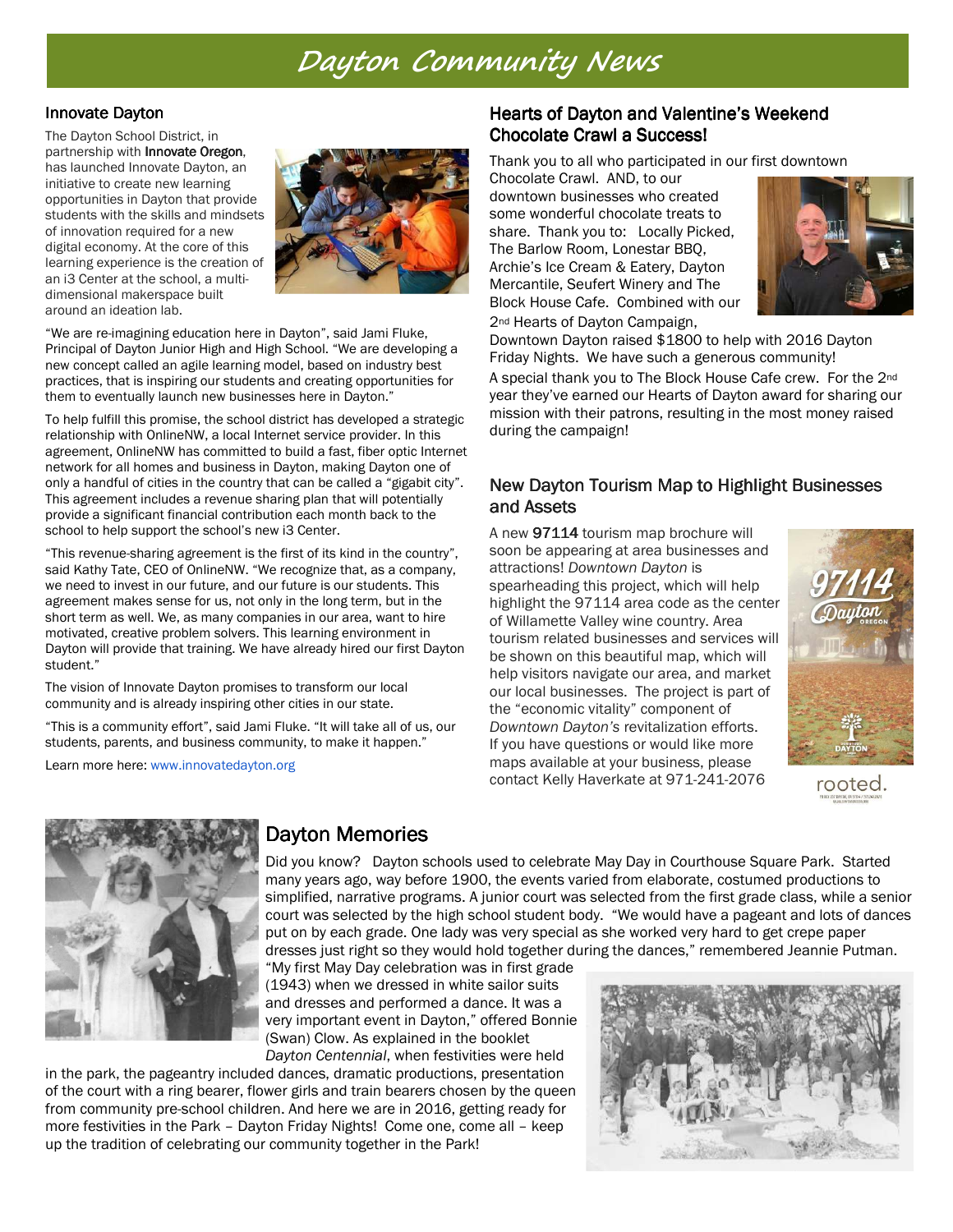# **City of Dayton News**



### City Projects Update

#### Well Maintenance Plan:

The City is in the first year of a new well maintenance plan for the 5 wells the city jointly owns and operates with the City of Lafayette. These 5 wells have generally underperformed since

they were developed over the last 10 years or so. The biggest challenge has been that common rehabilitation methods are costly and less effective over the long term. The new well



maintenance plan employs a fairly new rehabilitation method using CO2, and it is employed in a way that allows for constant cleaning of the well screens. Clean well screens allow the wells to perform more efficiently, producing more water using less energy. Since the initial

rehab using this method, the wells, on average, are producing 40-50% more water.

On top of that, what makes the City optimistic about the well maintenance plan and keeping our wells producing at high rates is that well production usually falls off (slows down) significantly throughout the summer, especially a summer like 2015 when it was so hot and dry. The 2 lowest producing wells were rehabbed towards the beginning of the summer last year using this new method, and the water production from both basically held steady throughout one of the harshest summers the Willamette Valley has experienced in a long time.

#### Sanitary Sewer System Improvements:

The City is currently in the process of obtaining funding to replace the City's main sewer pump station at the footbridge as well as replacing and upsizing a large portion of the main trunk sewer mainlines (the main trunk sewer refers to the mainlines that generally run up Ferry Street or within a block of Ferry Street). These improvements will be completed over the next 18 months or so depending on when funding is obtained. The City is currently doing the environmental review and preliminary engineering. These improvements will help the City overcome the sewer capacity challenges we experienced with the heavy rains last December.

The main pump station was built in 1965 and was not designed for the City's current population. It is limited as to how much sewer water it can pump over to the sewer lagoons across the Yamhill River. The major problem with the main trunk sewer is that it is



old (1965) 8-inch concrete mainline. Over time concrete becomes very porous, so when we get heavy rain like we did last December, a lot of ground water gets into the sewer mainlines causing the capacity issue, which resulted in some sewer backups this past winter.

#### Alderman Park Improvements:

For part of the Newberg/Dundee Bypass project, ODOT is required to provide certain environmental mitigation. The riverbank between Alderman Park and the river in Dayton is one of the areas where this mitigation has taken place. ODOT has



cleared all of the brush and blackberries, and they have planted several new plants and trees. In getting rid of the blackberries and providing the new plantings, ODOT essentially doubled the size of Alderman Park and really beautified the riverbank. Through the clearing work, 3 basically intact picnic benches were discovered that the City will secure so that this newly cleared area can be used and enjoyed. ODOT is still working on a few things in this area, so we ask for your continued patience as they continue to help beautify the park.

#### Street, Sidewalk and Storm Improvements:

The City has started the process of designing improvements to extend the sidewalk on Ferry Street between 9th Street and Flower Lane. These improvements require storm drain improvements as well. Completing these sidewalk and storm drain improvements may take a couple of years simply due to the cost and the lack of available grant funding. As these improvements are along a State highway, the City is also required to coordinate with ODOT on the design of the improvements.

The City is also working with ODOT on potential improvements to 3rd Street from the Hwy 18 interchange to the north side of the Hwy 221 Bridge. ODOT will also be doing a fog coat chip seal on Ferry Street from 3rd Street to Lafayette Hwy later this summer.

Scott Pingel, City Manager



1905/1910 facing west toward McMinnville We've come a long way